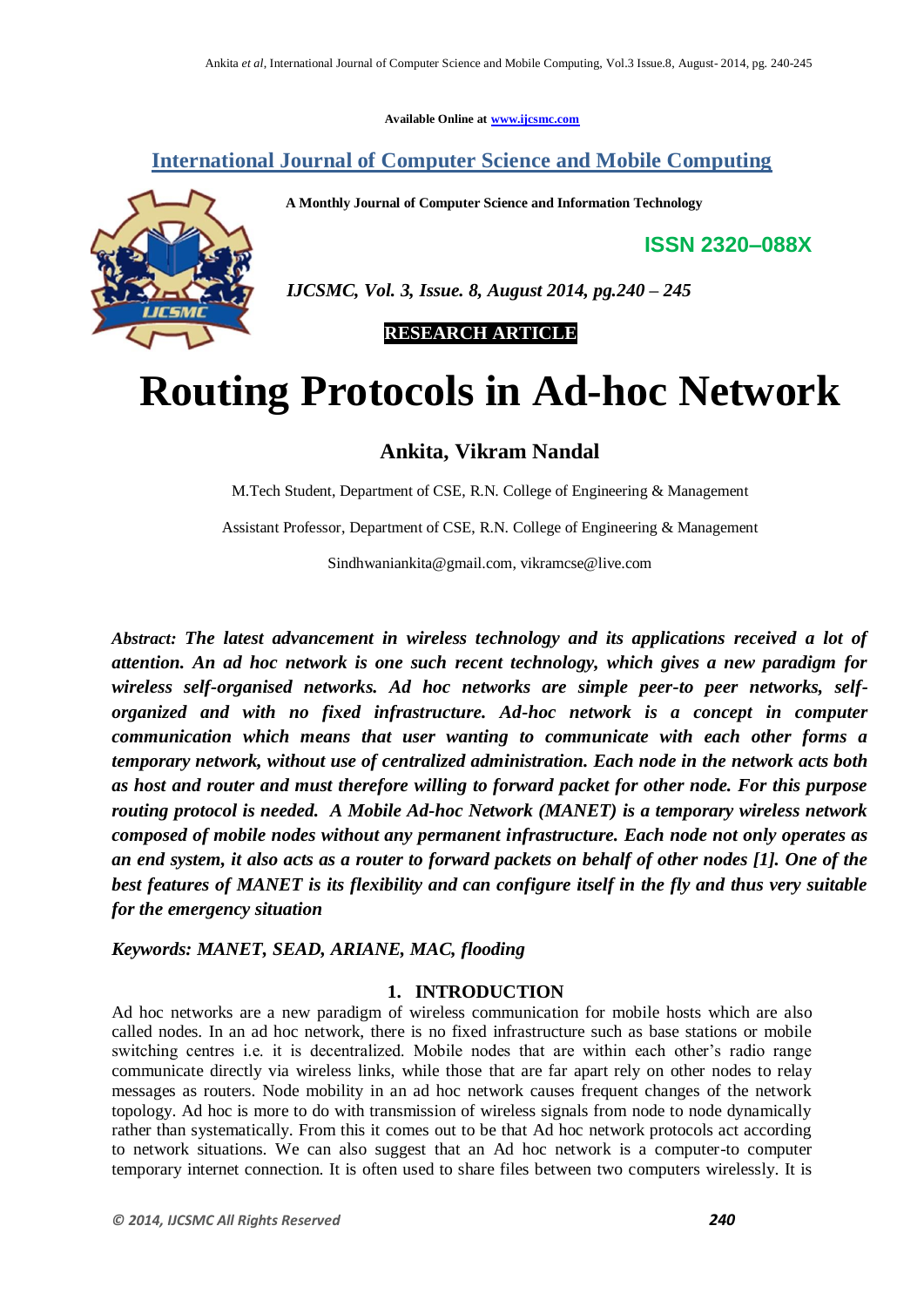actually a communication mode. The IEEE 802.11 MAC protocol [2] is a best choice for providing Ad-hoc network facilities. Mobile ad hoc network can be a standalone network or it is also possible to connect it to the infrastructure network. Thus it provides the facility to connect to the internet from anywhere. The proactive approaches attempts to maintain routing information for each node in the network at all times, where as the reactive approaches only find new routes when required and other approaches make use of geographical location information for routing.



#### fig 1:simple MANET

## 2. Ad hoc Network

Ad hoc networks are a new paradigm of wireless communication for mobile hosts which are also called nodes. In an ad hoc network, there is no fixed infrastructure such as base stations or mobile switching centres i.e. it is decentralized. Mobile nodes that are within each other's radio range communicate directly via wireless links, while those that are far apart rely on other nodes to relay messages as routers. Node mobility in an ad hoc network causes frequent changes of the network topology.



Fig 2:Ad hoc network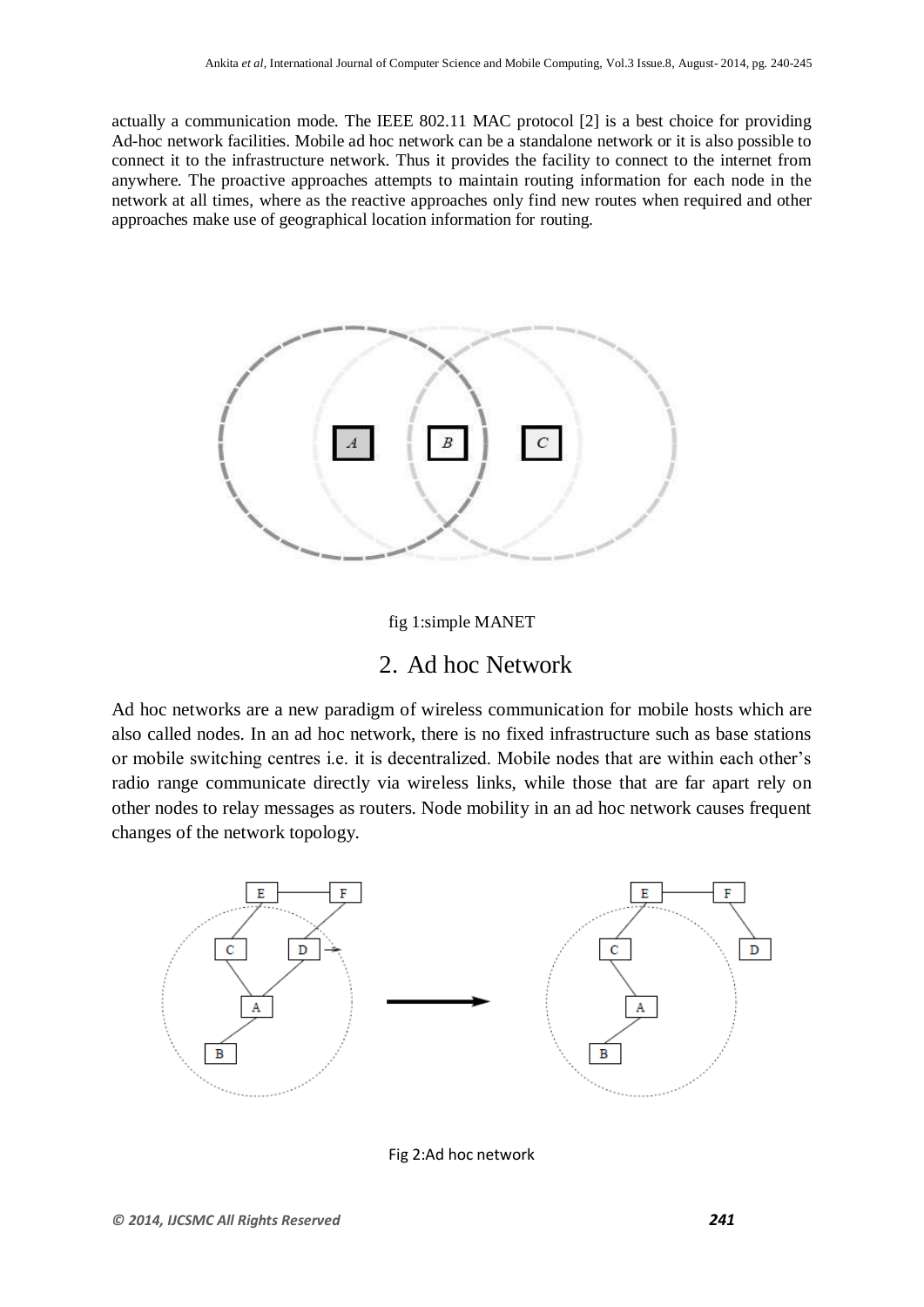#### **Features**

- Nodes
	- o Limited Resources: Battery Backup, Limited Range etc.
	- o Dynamic Topology: Number of nodes keeps on changing on the fly.
	- o Address Assignment: Allocating Address to different nodes successfully
- Wireless Channels
	- o Relatively High Error Rate: High bit error rate is caused due to multipath fading, Doppler shift and signal attenuation.
	- o High variability in the quality: Qos keep on changing as per the variability of network topology.
	- o Low bandwidth.
	- o Broadcast Nature: Every node has the ability to transmit info for path and information to all other adjacent nodes (e.g. FLOODYING).
	- o Security Aspects: Authentication, Integrity, Availability.
- Ad hoc networks are basically peer-to-peer, multihop mobile wireless networks in which information packets are transmitted in a store-and –forward manner from a source to an arbitrary destination, via intermediate nodes.

# 3. Characteristics of MANET

MANETs are new paradigm of networks, offering unrestricted mobility without any underlying infrastructure. Basically, ad hoc network is a collection of nodes communicating with each other by forming a multi-hop network. Following are the characteristics of a MANET

# Dynamic Topologies

Nodes are free to move arbitrarily. The network topology may change randomly and have no restriction on their distance from other nodes. As a result of this random movement, the whole topology is changing in an unpredictable manner, which in turn gives rise to both directional as well as unidirectional links between the nodes.

# Energy Constrained Operation

Almost all the nodes in an ad hoc network rely on batteries or other exhaustive means for their energy. The battery depletes due to extra work performed by the node in order to survive the network. Therefore, energy conservation is an important design optimization criterion.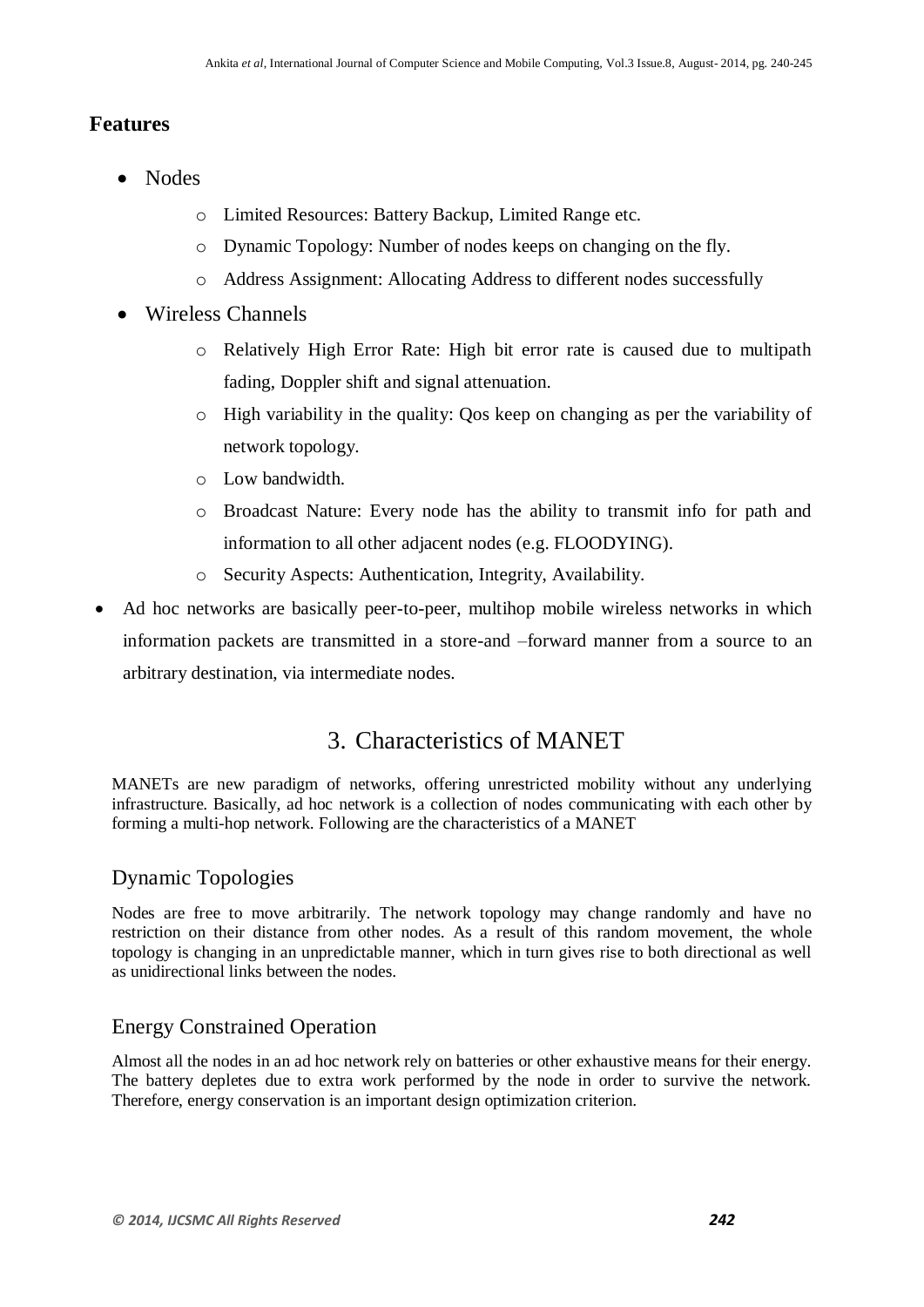## Bandwidth Constraint

Wireless links have significantly lower capacity [38] than infrastructures networks. Throughput of wireless communication is much less because of the effect of the multiple access, fading, noise, interference conditions. As a result of this, congestion becomes a bottleneck in bandwidth utilization.

## Limited Physical Security

MANETs are generally more prone to physical security threats than wireless networks because the ad hoc network is a distributed system and all the security threats relevant to such a system are pretty much present, as a result, there is an increased possibility of eavesdropping, spoofing, masquerading [23], and denial of service type attacks.

# 4. Security Services in MANET

The ultimate goals of the security solutions for *MANETs* is to provide security services, such as *authentication, confidentiality, integrity, authentication, nonrepudiation, anonymity* and *availabilit*y to mobile users. In order to achieve this goal, the security solution should provide complete protection spanning the entire protocol stack. There is no single mechanism that will provide all the security services in *MANETs*. The common security services are described below.

## Availability

Availability is concerned with the (unauthorized) upholding of resources. A variety of attacks can result in the loss of or reduction in availability. Some of these attacks are amenable to automated countermeasures such as authentication and encryption whereas others require some sort of action to prevent or recover from loss of availability of elements or services of a distributed system. Availability ensures the survivability of network services despite of various attacks. For example, on the physical and media access control layers, an adversary could employ jamming to interfere with communication on physical channel while on network layer it could disrupt the routing protocol and continuity of services of the network. Again, in higher levels, an adversary could bring down highlevel services such as key management service, authentication service [18].

## Confidentiality

Confidentiality ensures that certain information is only readable or accessible by the authorized party. Basically, it protects data from passive attacks. Transmission of sensitive information such as military information requires confidentiality. Release of such information to enemies could have devastating consequences e.g. *ENIGMA*. Routing and packet forwarding information must also remain confidential so that the enemies could never take the advantages of identifying and locating their targets in a battlefield. With respect to the release of message contents, several levels of protection can be identified.

## Integrity

Integrity guarantees that the authorized parties are only allowed to modify the information or messages. It also ensures that a message being transmitted is never corrupted. As with confidentiality, integrity can apply to a stream of messages, a single message or selected fields within a message.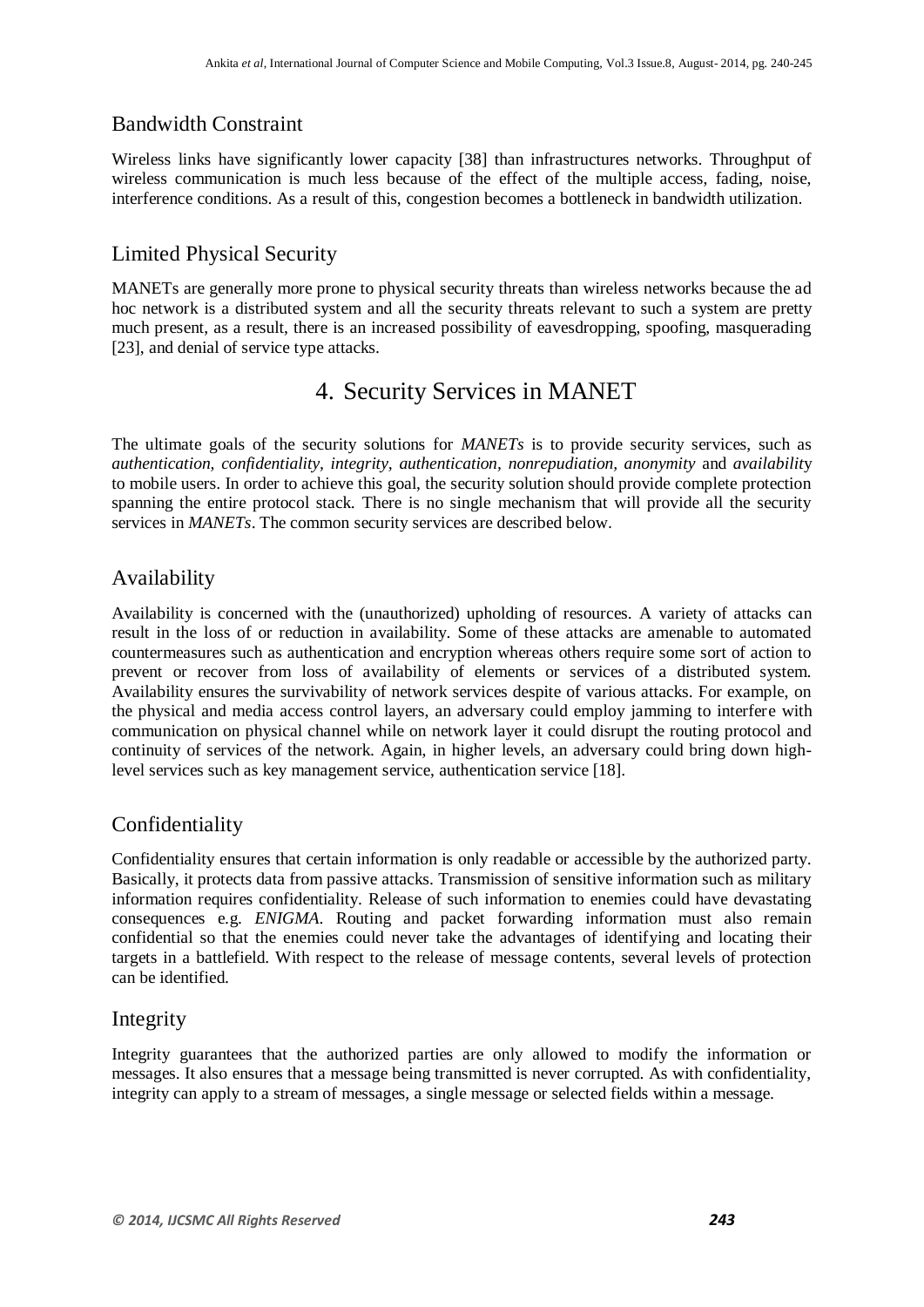#### Authentication

Authentication ensures that the access and supply of data is done only by the authorized parties. It is concerned with assuring that a communication is authentic. In the case of a single message, such as a warning or alarm signal, the function is to assure the recipient that the message is from the source that it claims to be from. Without authentication, an adversary could masquerade as a node, thus gaining unauthorized access to resource and sensitive information and interfering with the operations of the other nodes [18].

#### Nonrepudiation

Nonrepudiation prevents either sender or receiver from denying a transmitted message. Thus, when a message is sent, the receiver can prove that the message was in fact sent by the alleged sender. On the other hand, after sending a message, the sender can prove that the message was received by the alleged receiver. Nonrepudiation is useful for detection and isolation of compromised nodes. When node *A* receives an erroneous message from node *B*, nonrepudiation allows *A* to accuse *B* using this message and to convince other nodes that *B* is compromised.

## Scalability

Scalability is not directly related to security but it is very important issue that has a great impact on security services. An ad hoc network may consist of hundreds or even thousands of nodes. Security mechanisms should be scalable to handle such a large network [18]. Otherwise, the newly added node in the network can be compromised by the attacker and used for gaining unauthorized access of the whole system. It is very easy to make an island-hopping attack through one rough point in a distributed network.

# 5. Ad hoc Secure Routing Protocols

#### i) SEAD

SEAD is designed based on the DSDV (Destination Sequenced Distance Vector) protocol. SEAD was proposed by Yih-Chun Hu, David B. Johnson and Adrian Perrig, [3].

DSDV: Destination Sequenced Distance Vector[10] routing protocol is one of the first protocol proposed for ad hoc wireless networks. It was developed based on the distributed Bellman Ford algorithm where each node maintains a table that contains the shortest distance and the first node on the shortest path to every other node in the network. It's a table driven routing protocol.

#### **DSDV features**

- It was developed on distributed bellmanford algorithm.
- First protocol used for Adhoc wireless network.
- Route to all destination are readily available at every node at all times.
- It provide loop free single path to destination